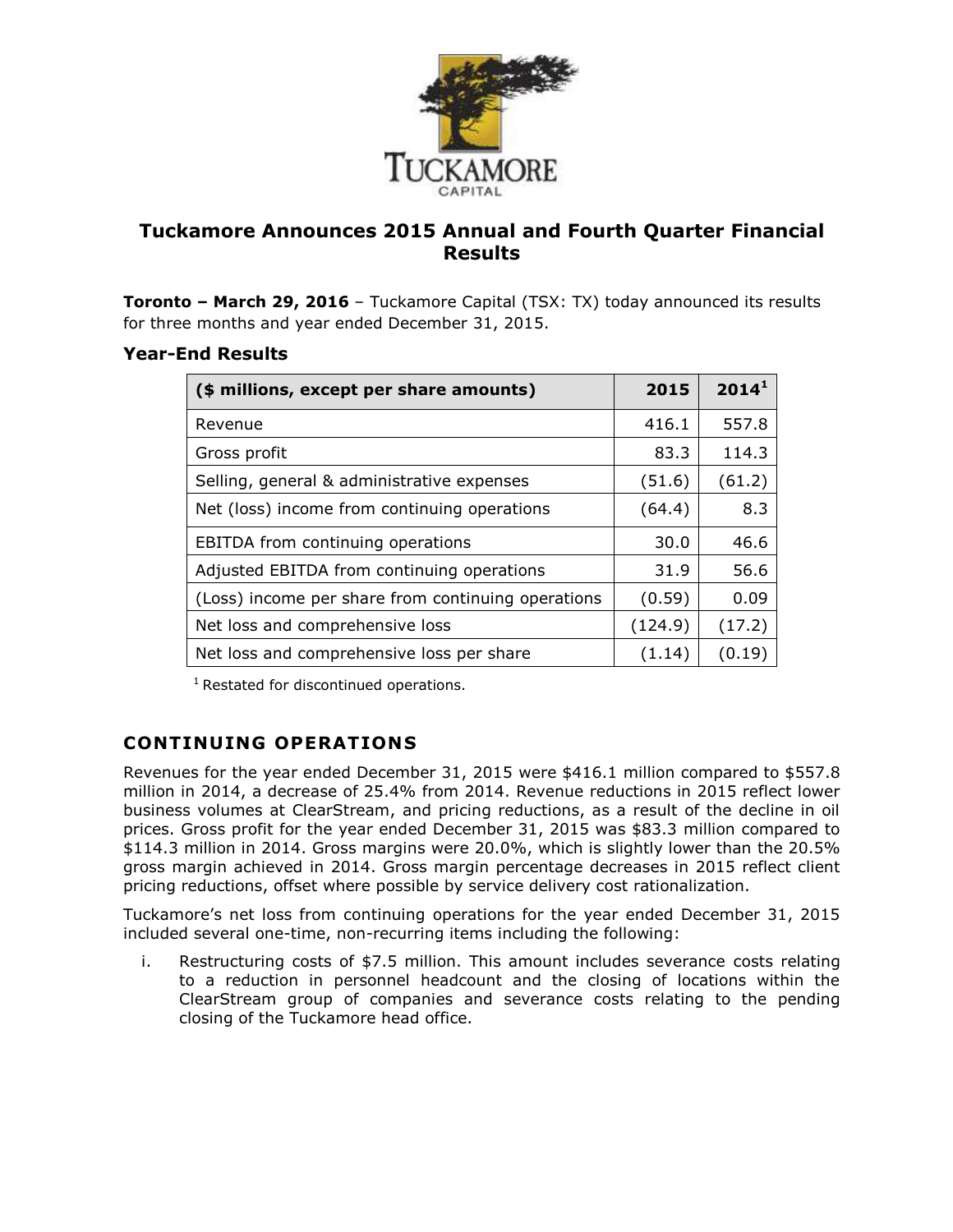Non-cash items that impacted the results were depreciation and amortization, and the write-down of property, plant and equipment and the write-down of intangibles and goodwill.

- i. Depreciation and amortization was \$14.3 million for the year ended December 31, 2015 compared to \$15.5 million for the prior year.
- ii. During the year ended December 31, 2015 carrying values of property, plant and equipment, intangibles and goodwill were written down in the amounts of \$5.6 million and \$41.7 million at ClearStream, following a review of the recoverability of the value of those assets in light of the decline in oil prices particularly in the fourth quarter of the year.

Adjusted EBITDA which excludes the above noted items decreased 43.6 percent to \$31.9 million versus \$56.6 million in 2014.

The net loss from continuing operations for 2015 was \$64.4 million versus net income of \$8.3 million in 2014.

## **DISCONTINUED OPERATIONS**

On July 31, 2015 Tuckamore Capital sold its 80% interest in IC Group for proceeds of \$2.5 million, resulting in an accounting loss of approximately \$0.9 million.

On September 30, 2015, Tuckamore Capital sold its 100% interest in Gemma Communications for approximately \$2.5 million, resulting in an accounting loss of approximately \$1.6 million.

At December 31, 2015, Tuckamore had identified interested parties and had commenced negotiations with prospective buyers for Quantum Murray. Quantum Murray was recorded as an asset held for sale in discontinued operations for the year ended December 31, 2015 and as such, it was written down to its fair value less cost to sell which resulted in a noncash impairment of the assets of Quantum Murray in the amount of approximately \$15.4 million.

Prior to the recording of the aforementioned investments as discontinued operations or assets held for sale, in discontinued operations, these assets recorded operating losses before taxes of approximately \$37.4 million. These losses included several one-time, nonrecurring expenses, including the following:

- i. Restructuring costs of \$6.2 million. This included severance costs relating to a reduction in personnel headcount and costs associated with changing the scope of the business and processes at Quantum Murray.
- ii. A \$5.5 million write-down in the carrying values of property, plant and equipment and intangibles, following a review of the recoverability of the value of those assets in light of the declines in business volumes experienced by Quantum Murray in 2015.
- iii. Provisions recorded of \$13.3 million against cost overruns on a fixed price contract.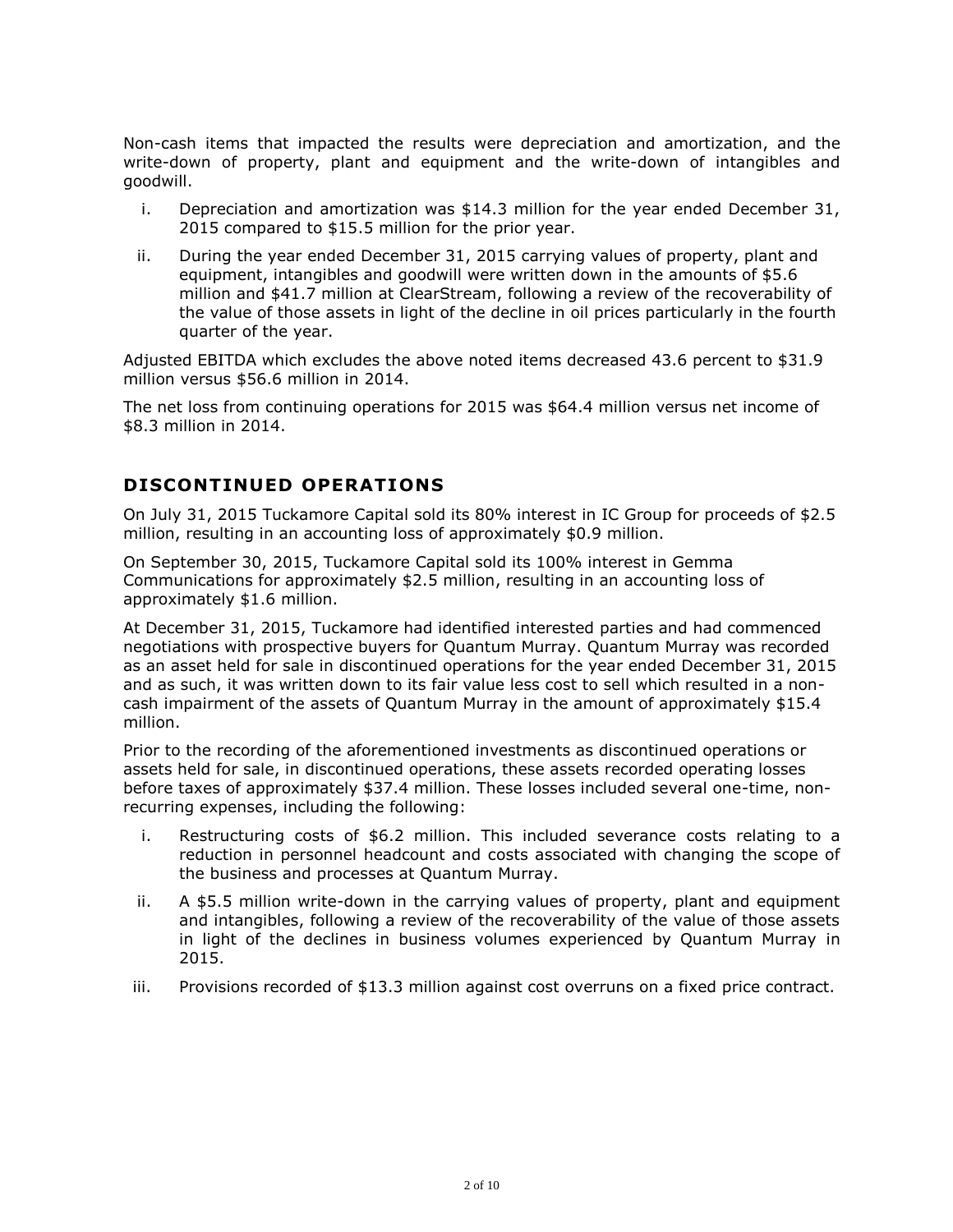# **PORTFOLIO OPERATIONAL REVIEW**

#### **CLEAR STREAM**

Market conditions have continued to adversely affect the Western Canadian oil and gas industry throughout the year and ClearStream's performance for the full year reflected this. Activity levels and pricing from all customers were down compared to 2014 due to low oil prices. Overall revenues were down due to a decrease in demand as customers delayed or cancelled projects.

Offsetting the decline in revenues, margins remained consistent with 2014 as cost controls and operational efficiency initiatives implemented throughout 2015 were realized. Margins were maintained or bettered in most of the divisions due to increased demand in some situations within the wear and fabrication divisions, but also due to more efficient communication, processes and systems, as well as better equipment utilization and purchasing practices. In the Oilsands division, there was some margin pressure as more competitive rates were agreed with clients to secure new work.

Lower SG&A expenses in 2015 reflect the cost cutting initiatives, such as headcount reduction, compensation adjustments and office closures throughout 2015.

#### **OTHER**

Gusgo had a strong performance with revenues increased from the prior year as a result of increased business volumes from their existing client base. As at December 31, 2015, Titan was recorded as an asset held for sale.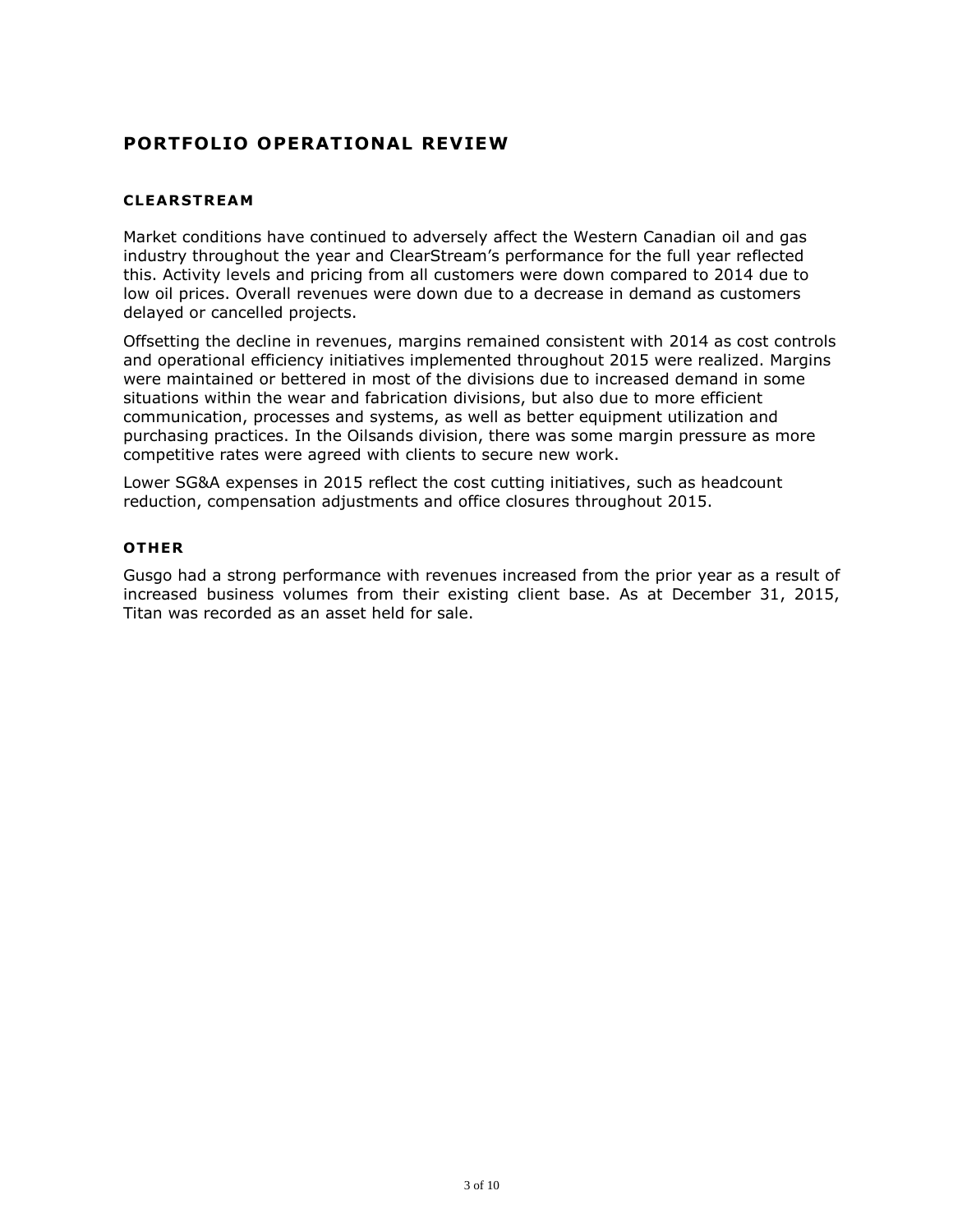## **Fourth Quarter Results**

| (\$ millions, except per share amounts)      | 2015   | 2014 <sup>1</sup> |
|----------------------------------------------|--------|-------------------|
| Revenue                                      | 89.0   | 140.7             |
| Gross profit                                 | 15.6   | 28.4              |
| Selling, general & administrative expenses   | (13.5) | (14.2)            |
| Net (loss) income from continuing operations | (68.8) | 2.5               |
| EBITDA from continuing operations            | (55.8) | 14.4              |
| Adjusted EBITDA from continuing operations   | 2.4    | 15.0              |
| Loss per share from continuing operations    | (0.63) | 0 O2              |

 $1$  Restated for discontinued operations.

Revenues for the three months ended December 31, 2015 were \$89.0 million compared to \$140.7 million in 2014, a decrease of 36.7%. Revenue reductions in the fourth quarter of 2015 reflect lower business volumes at ClearStream, and pricing reductions, as a result of the decline in oil prices. Gross profit for the quarter ended December 31, 2015 was \$15.6 million compared to \$28.4 million in 2014. For the quarter ended December 31, 2015, gross margins were 17.5% in comparison to 20.2% for the same period in the prior year. Gross margin percentage decreases in 2015 reflect client pricing reductions, offset where possible by service delivery cost rationalization.

Tuckamore's net loss from continuing operations for the quarter ended December 31, 2015 included several one-time, non-recurring items including the following:

- i. Restructuring costs of \$4.5 million. This amount includes severance costs relating to a reduction in personnel headcount and the closing of locations within the ClearStream group of companies and severance costs relating to the pending closing of the Tuckamore head office.
- ii. During the quarter ended December 31, 2015 carrying values of property, plant and equipment, intangibles and goodwill were written down in the amounts of \$5.6 million and \$41.7 million at ClearStream, following a review of the recoverability of the value of those assets in light of the decline in oil prices particularly in the fourth quarter of the year.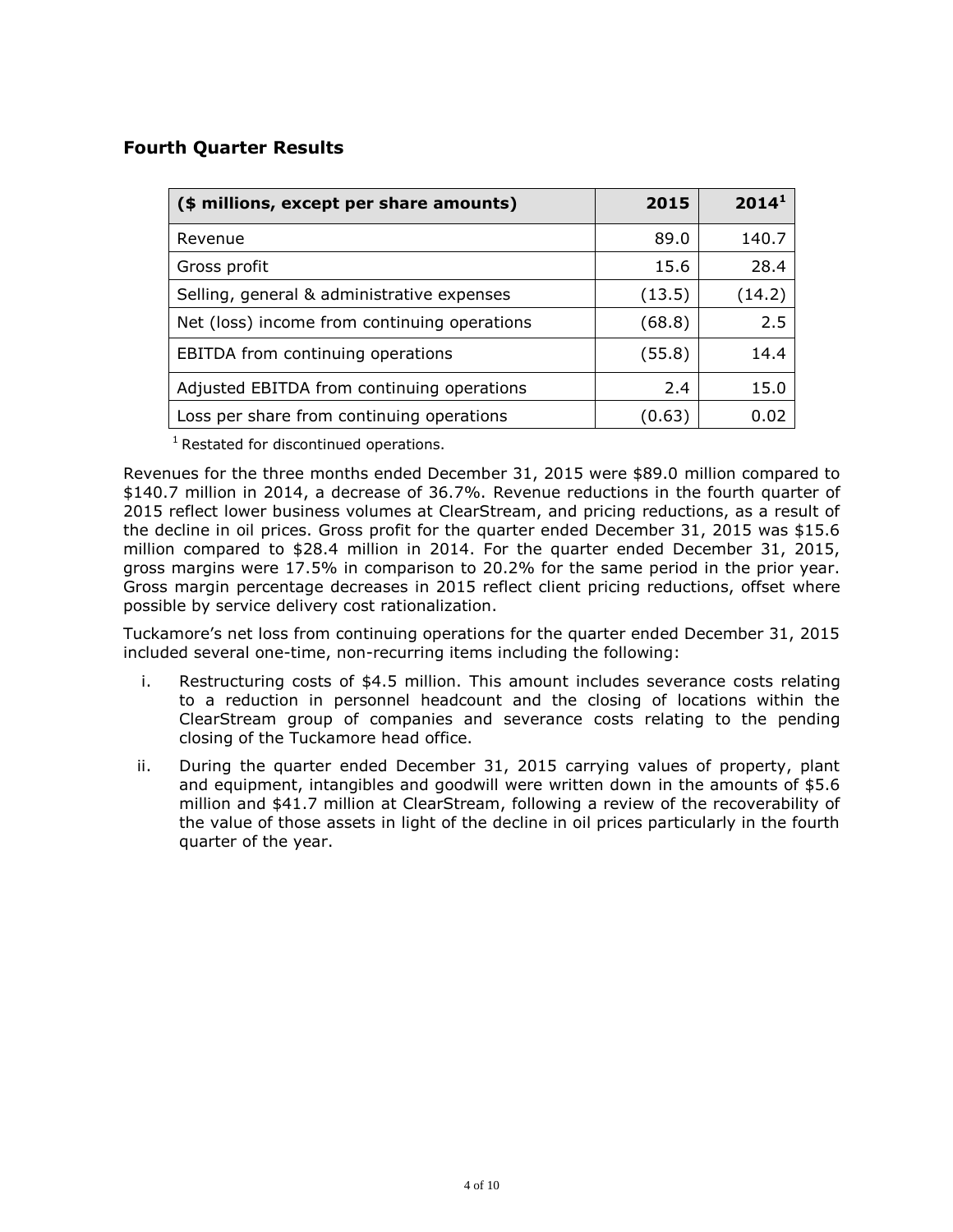## **Contingency**

In March 2015, the Company was advised by Brompton Corp. ("Brompton") that Brompton has received notices of reassessment from the Canada Revenue Agency (the "CRA") in which the CRA has denied the deduction to Brompton of certain non-capital losses and other tax attributes in computing Brompton's income for the 2010 to 2014 taxation years. Brompton is seeking indemnification in the amount of \$4,099 thousand (which includes interest) and costs from Tuckamore Holdings LP, representing approximately 40% of its taxes, losses or costs, pursuant to certain agreements entered into by Tuckamore Holdings LP prior to the sale of its interest in Brompton.

Tuckamore previously announced, in September 2014, that it had been notified by Brompton that in the event that Brompton is subject to taxes assessed by CRA or incurs losses or costs associated with the CRA's review, it would be seeking indemnification for approximately 40% of these taxes, losses or costs pursuant to agreements entered into by Tuckamore Holdings LP. Tuckamore Holdings LP, a wholly-owned subsidiary of Tuckamore, previously held approximately 40% of the outstanding equity of Brompton. Tuckamore Holdings LP sold its Class A shares in Brompton in September 2011.

On June 12, 2015, Brompton served Tuckamore and certain of its affiliates with a Statement of Claim seeking among other things, indemnification in the amount of 40% of the CRA's notices of reassessment for the 2010-2012 taxation years. On July 13, 2015, Tuckamore and its affiliates served their Statement of Defence denying Brompton's allegations and relying on, among other things, a corresponding warranty and indemnity provided by Brompton to Tuckamore. Brompton has brought a motion for summary judgment, which it is seeking to have heard in the summer of 2016. The Company has not provided for any amount with respect to this matter in its consolidated audited financial statements for the year ended December 31, 2015.

### **Refinancing**

On March 23, 2016 Tuckamore Captial announced the completion of certain refinancing transactions originally announced on January 26, 2016, as well as the completion of certain asset sales originally announced on March 4, 2016. Please refer to the company's press release dated March 23, 2016.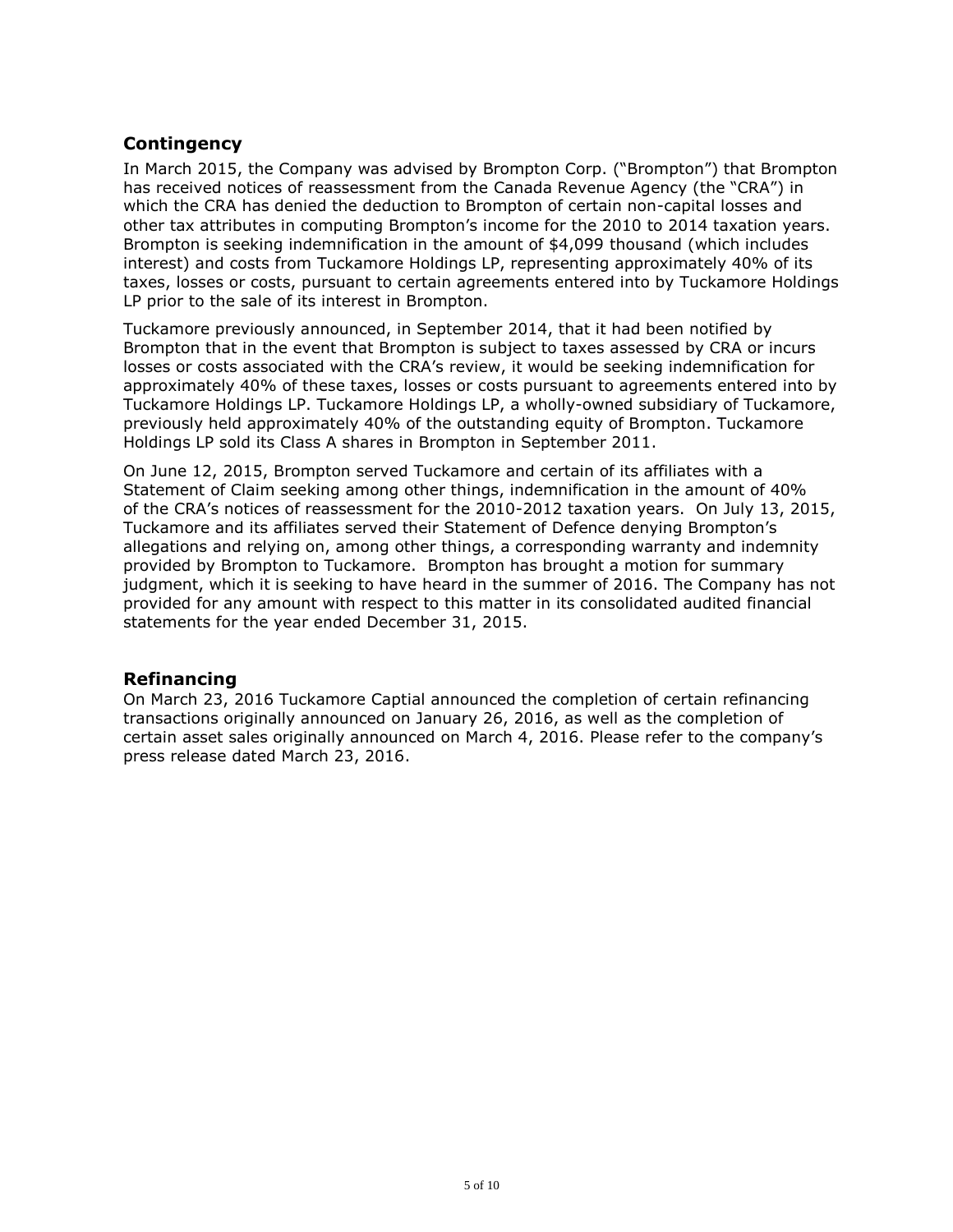## **2016 First Quarter Outlook**

The sharp decline in oil prices in the 4th quarter of 2015, has seen oil price per barrel dipping below \$30, and has resulted in ClearStream management anticipating that this low price environment will be lower for longer. As a result, further cost savings measures are being put into place that will help mitigate the decline in customer activity levels forecasted for the Western Canadian Sedimentary basin in which the company operates. ClearStream's maintenance-heavy platform is more resilient to the downturn, however continued customer maintenance delays and deferrals combined with client pressure for additional price concessions are expected to continue well into the first half of 2016. ClearStream is working diligently with its customers to ensure business is retained, operated safely, and new ways to provide services are delivered more cost effectively. ClearStream and all oilfield services companies in North America are facing a difficult operating environment. Management is focussed on delivering a more efficient leaner organization that retains and gains a greater portion of market compared to our competitors.

This financial outlook is provided for the purpose of presenting information about management's current expectations and plans related to the future and readers are cautioned that such statements may not be appropriate for other purposes.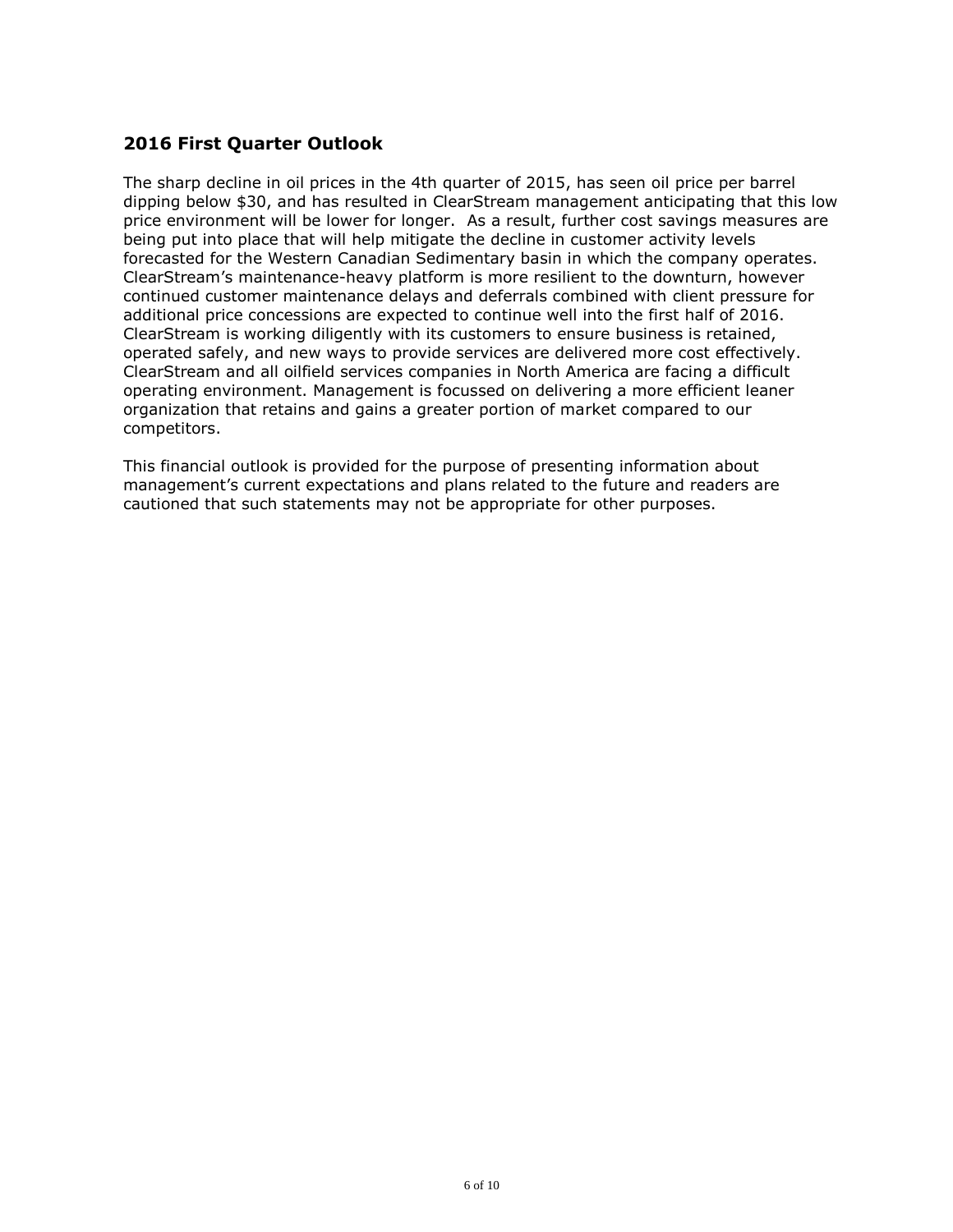#### **About Tuckamore Capital Management Inc.**

The primary business of Tuckamore is now that of ClearStream Energy Holdings LP and its direct and indirect subsidiaries ("ClearStream"). ClearStream is a fully integrated provider of upstream, midstream and downstream production services to the energy industry in Western Canada. For more information about Tuckamore, please visit [http://tuckamore.ca.](http://tuckamore.ca/) For more information about ClearStream, please visit [www.ClearStreamEnergy.ca.](http://www.clearstreamenergy.ca/)

#### **For further information, please contact:**

Keith Halbert Chief Financial Officer 416-775-3790 IRinfo@tuckamore.ca

#### **NOT FOR DISTRIBUTION TO THE U.S. NEWS WIRE SERVICES OR FOR DISSEMINATION IN THE UNITED STATES**

#### **Forward-looking information**

This press release contains certain forward-looking information. Certain information included in this press release may constitute forward-looking information within the meaning of securities laws. In some cases, forward-looking information can be identified by terminology such as "may", "will", "should", "expect", "plan", "anticipate", "believe", "estimate", "predict", "potential", "continue" or the negative of these terms or other similar expressions concerning matters that are not historical facts. Forward-looking information may relate to management's future outlook and anticipated events or results and may include statements or information regarding the future plans or prospects of Tuckamore or the Operating Partnerships and reflects management's expectations and assumptions regarding the growth, results of operations, performance and business prospects and opportunities of Tuckamore and the Operating Partnerships. Without limitation, information regarding the future operating results and economic performance of Tuckamore and the Operating Partnerships constitute forward-looking information. Such forward-looking information reflects management's current beliefs and is based on information currently available to management of Tuckamore and the Operating Partnerships. Forward-looking information involves significant risks and uncertainties. A number of factors could cause actual events or results to differ materially from the events and results discussed in the forward-looking information including risks related to investments, conditions of capital markets, economic conditions, commodity prices, dependence on key personnel, limited customer bases, interest rates, regulatory change, ability to meet working capital requirements and capital expenditures needs of the Operating Partners, factors relating to the weather and availability of labour. These factors should not be considered exhaustive. In addition, in evaluating this information, investors should specifically consider various factors, including the risks outlined under "Risk Factors," which may cause actual events or results to differ materially from any forward-looking statement. In formulating forward-looking information herein, management has assumed that business and economic conditions affecting Tuckamore and the Operating Partnerships will continue substantially in the ordinary course, including without limitation with respect to general levels of economic activity, regulations, taxes and interest rates. Although the forward-looking information is based on what management of Tuckamore and the Operating Partnerships consider to be reasonable assumptions based on information currently available to it, there can be no assurance that actual events or results will be consistent with this forward-looking information, and management's assumptions may prove to be incorrect. This forward-looking information is made as of the date of this press release, and Tuckamore does not assume any obligation to update or revise it to reflect new events or circumstances except as required by law. Undue reliance should not be placed on forwardlooking information. Tuckamore is providing the forward-looking financial information set out in this press release for the purpose of providing investors with some context for the "2015 Outlook" presented. Readers are cautioned that this information may not be appropriate for any other purpose.

#### **Non-standard measures**

The terms ''EBITDA'' and "adjusted EBITDA" (collectively the ''Non-GAAP measures") are financial measures used in this press release that are not standard measures under IFRS. Tuckamore's method of calculating Non-GAAP measures may differ from the methods used by other issuers. Therefore, Tuckamore's Non-GAAP measures, as presented may not be comparable to similar measures presented by other issuers.

**EBITDA** refers to net earnings determined in accordance with IFRS, before depreciation and amortization, interest expense and income tax expense. EBITDA is used by management and the directors of Tuckamore (the "Directors") as well as many investors to determine the ability of an issuer to generate cash from operations. Management also uses EBITDA to monitor the performance of Tuckamore's reportable segments and believes that in addition to net income or loss and cash provided by operating activities, EBITDA is a useful supplemental measure from which to determine Tuckamore's ability to generate cash available for debt service, working capital, capital expenditures, income taxes and distributions. Tuckamore has provided a reconciliation of income (loss) to EBITDA in its consolidated financial statements and management's discussion and analysis.

Adjusted EBITDA refers to EBITDA excluding the loss from assets held for sale, the write-down of goodwill and intangible assets, transaction costs, write-down of property, plant and equipment, restructuring costs and the interest, taxes, depreciation and amortization of long-term investments. Tuckamore has used Adjusted EBITDA as the basis for the analysis of its past operating financial performance. Adjusted EBITDA is used by Tuckamore and management believes it is a useful supplemental measure from which to determine Tuckamore's ability to generate cash available for debt service, working capital, capital expenditures, and income taxes. Adjusted EBITDA is a measure that management believes facilitates the comparability of the results of historical periods and the analysis of its operating financial performance which may be useful to investors. Tuckamore has provided a reconciliation of income (loss) from continuing operations to Adjusted EBITDA in its management's discussion and analysis.

Investors are cautioned that the Non-standard Measures are not alternatives to measures under IFRS and should not, on their own, be construed as an indicator of performance or cash flows, a measure of liquidity or as a measure of actual return on the shares. These Non-standard Measures should only be used in conjunction with the financial statements included in the press release and Tuckamore's (formerly Newport Partners Income Fund) annual audited financial statements available on SEDAR a[t www.sedar.com](http://www.sedar.com/) o[r www.tuckamore.ca](http://www.tuckamore.ca/)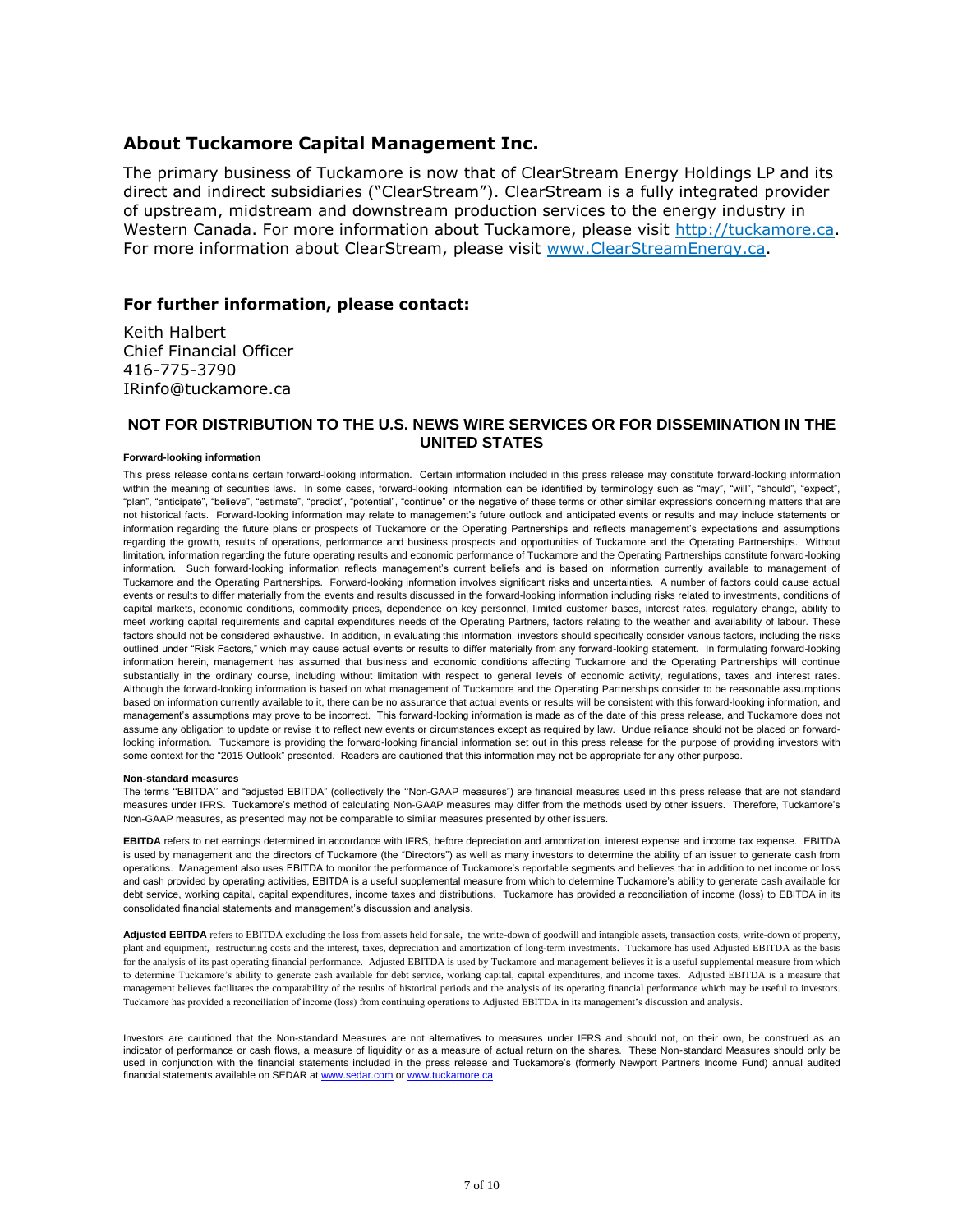# **TUCKAMORE CAPITAL MANAGEMENT INC.**

Consolidated Balance Sheets

(In thousands of Canadian dollars)

| As at                                                                   | December 31,<br>2015 |           | December 31,<br>2014 |         |
|-------------------------------------------------------------------------|----------------------|-----------|----------------------|---------|
| Assets                                                                  |                      |           |                      |         |
| <b>Current Assets:</b>                                                  |                      |           |                      |         |
| Cash and cash equivalents                                               | \$                   | 24,409    | \$                   | 28,883  |
| Cash and short-term investments held in trust                           |                      | 4,380     |                      | 2,950   |
| Accounts receivable                                                     |                      | 76,089    |                      | 145,858 |
| Inventories                                                             |                      | 3,114     |                      | 12,721  |
| Prepaid expenses                                                        |                      | 2,357     |                      | 6,753   |
| Other current assets                                                    |                      | 114       |                      | 2,733   |
| Current assets of discontinued operations and assets held for sale      |                      | 54,310    |                      |         |
| Total current assets                                                    |                      | 164,773   |                      | 199,898 |
| Property, plant and equipment                                           |                      | 30,873    |                      | 62,688  |
| Long-term investments                                                   |                      | 8,000     |                      | 28,281  |
| Goodwill                                                                |                      | 30,988    |                      | 61,128  |
| Intangible assets                                                       |                      | 18,904    |                      | 49,896  |
| Other assets                                                            |                      |           |                      | 633     |
| <b>Total assets</b>                                                     | \$                   | 253,538   | \$                   | 402,524 |
| Liabilities and shareholders' equity                                    |                      |           |                      |         |
| Current liabilities:                                                    |                      |           |                      |         |
| Accounts payable and accrued liabilities                                | \$                   | 32,132    | \$                   | 65,807  |
| Deferred revenue                                                        |                      |           |                      | 3,048   |
| Current portion of obligations under finance leases                     |                      | 4,685     |                      | 6,041   |
| Current portion of senior credit facility                               |                      | 58,482    |                      | 5,481   |
| Unsecured debentures                                                    |                      | 174,311   |                      | 24,819  |
| Current liabilities of discontinued operations and assets held for sale |                      | 42,637    |                      |         |
| Total current liabilities                                               |                      | 312,247   |                      | 105,196 |
| Obligations under finance leases                                        |                      | 6,347     |                      | 11,584  |
| Senior credit facility                                                  |                      |           |                      | 84,354  |
| Secured debentures                                                      |                      |           |                      | 159,700 |
| Deferred tax liabilities                                                |                      |           |                      | 5,650   |
| Shareholders' (deficit) equity                                          |                      | (65, 056) |                      | 36,040  |
| Total liabilities and shareholders' (deficit) equity                    | \$                   | 253,538   | \$                   | 402,524 |

Please refer to the audited consolidated financial statements for the year ended December 31, 2015 for more information.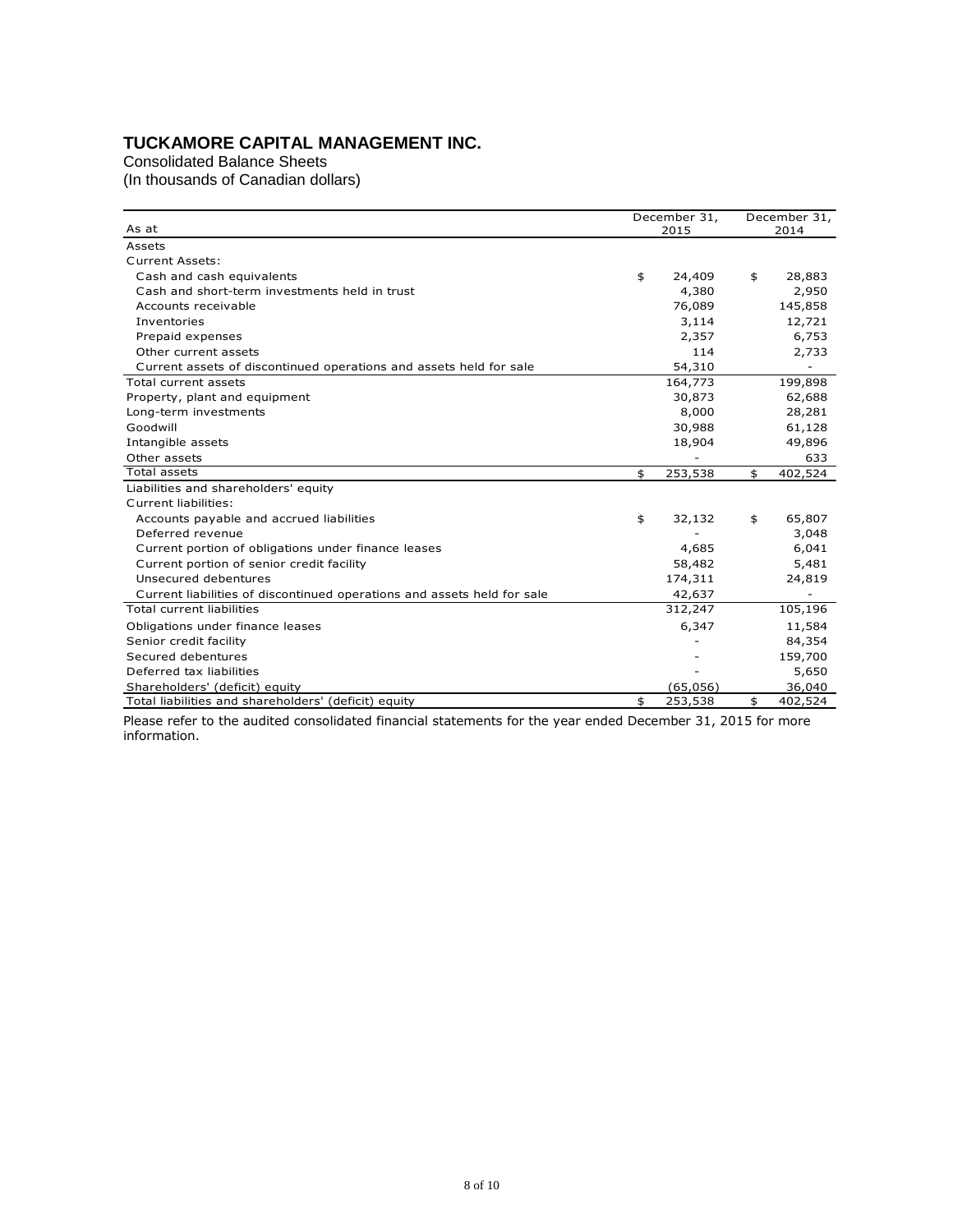## **TUCKAMORE CAPITAL MANAGEMENT INC.**

Consolidated Statements of Loss and Comprehensive Loss Years Ended December 31 (In thousands of Canadian dollars, except per share amounts)

|                                              | 2015             | 2014 |           |
|----------------------------------------------|------------------|------|-----------|
|                                              |                  |      | Restated, |
| Revenue                                      | \$<br>416,122    | \$   | 557,788   |
| Cost of revenue                              | (332,868)        |      | (443,523) |
| Gross profit                                 | 83,254           |      | 114,265   |
| Selling, general and administrative expenses | (51, 584)        |      | (61, 246) |
| Amortization of intangible assets            | (5,651)          |      | (5,715)   |
| Depreciation                                 | (8,681)          |      | (9,828)   |
| Income from equity investments               | (508)            |      | 2,904     |
| Interest expense                             | (24, 948)        |      | (27, 498) |
| <b>Transaction costs</b>                     |                  |      | (9,057)   |
| Restructuring costs                          | (7, 454)         |      |           |
| Write-down of property, plant and equipment  | (5, 574)         |      |           |
| Write-down of goodwill and intangible assets | (41, 727)        |      | (308)     |
| Write-down of long term investment           | (6, 379)         |      |           |
| Loss before income taxes                     | (69, 252)        |      | 3,517     |
| Income tax expense - current                 | 2,050            |      | (2,050)   |
| Income tax recovery - deferred               | 2,766            |      | 6,799     |
| Loss from continuing operations              | (64, 436)        |      | 8,266     |
| Loss from discontinued operations            |                  |      |           |
| (net of income taxes)                        | (60,451)         |      | (25, 513) |
| Net loss and comprehensive loss              | \$<br>(124, 887) | \$   | (17,247)  |
|                                              |                  |      |           |
| Loss per share                               |                  |      |           |
| Basic & Diluted:                             |                  |      |           |
| Continuing operations                        | \$<br>(0.59)     | \$   | 0.09      |
| Net loss                                     | (1.14)           | \$   | (0.19)    |

 $1$  Please note that the December 31, 2014 consolidated statement of loss and comprehensive loss was restated as a result of the discontinued operations. Please refer to the audited consolidated financial statements for the year ended December 31, 2015 for more information.